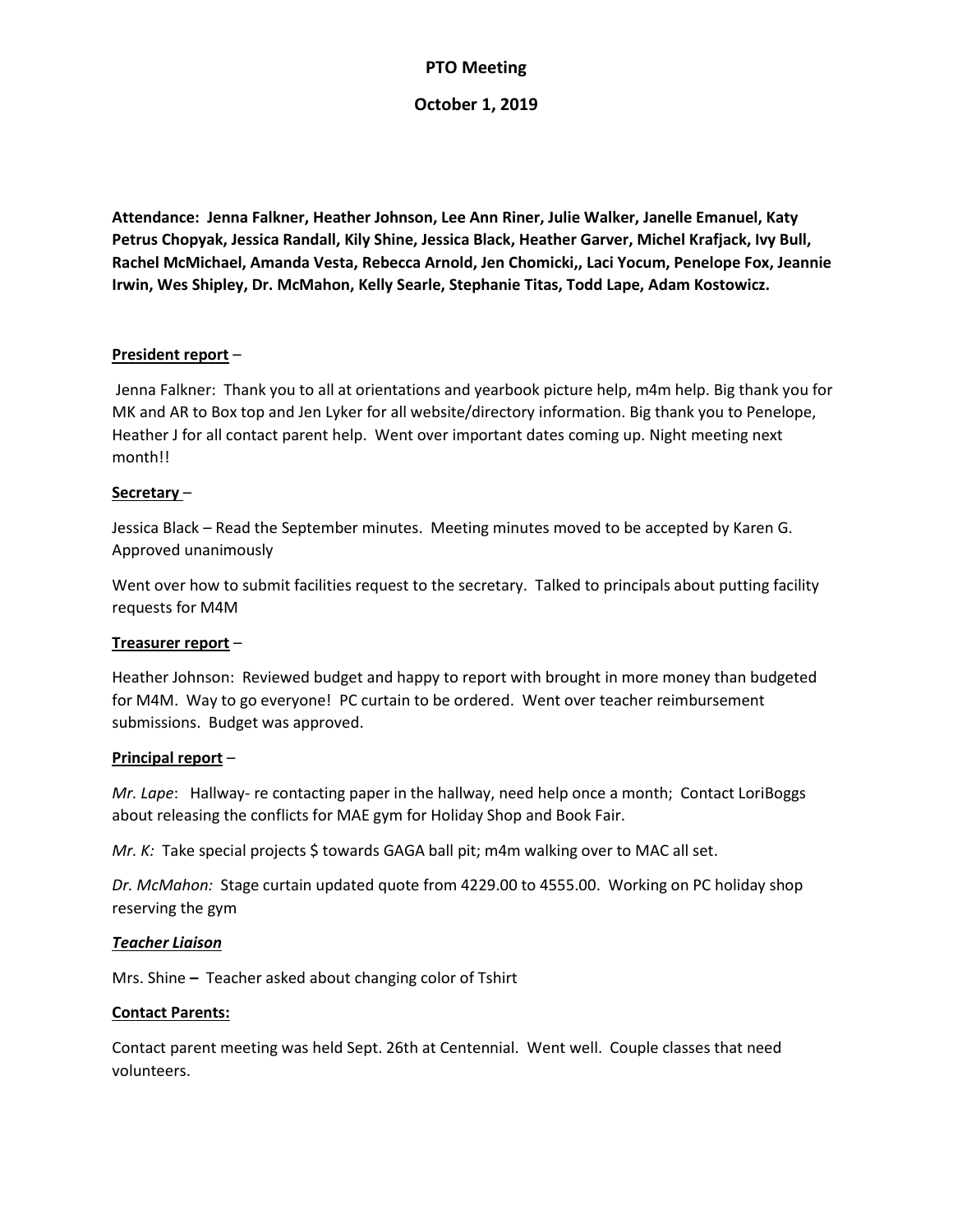# **PTO Meeting**

# **October 1, 2019**

#### **M4M:**

Jess Randell: Thank you!! We are on track. Sorting on Monday. Sign ups for volunteers good. PTO can show up just let them know

#### **Box tops:**

Michelle Krafjack: Download the app!! First week went as expected. Money down a little. Collection going from Sept. 23rd-Oct11th. Talked about alternative incentive once it is just electronic. Money really helps the schools.

#### **Spirit Wear Sales:**

Lacey Yocum: Pick up date is Oct. 23<sup>rd</sup> in the MAE cafeteria after school. All online. 298 orders. Replenish supplies.

#### **Yearbook:**

Rebecca Arnold.: Picture day went great! Might have to come back and retake some classes. Contacted the teachers.

#### **Field Trips : NO REPORT**

#### **Get Air Fundraiser**

Owned and operated by mars family. 20% of profit from that day. Do it Nov12th?

LeeAnn R. moved to approve fundraiser, Jess B. Second. All approved.

#### **Book Fair:**

Cent. Going well; Mae will need help setting up Oct. 21<sup>st</sup>. send out signup soon. No family night

#### **Website:**

Directory and volunteer sign up closing today. Send out.

## **Open Forum** –

Thanks to all PTO moms who helped with donating to the Bartle family.

Dr. Shipley:

- Every 3yrs required to submit a comprehensive plan. Working on it. Title 1 audit as well.
- Go gold for Ford raised \$1100
- HS award national blue ribbon
- Next weds. Evening will be having a Math night where parents can come and ask question and learn about the new math program K-12
- Starting our review of language arts